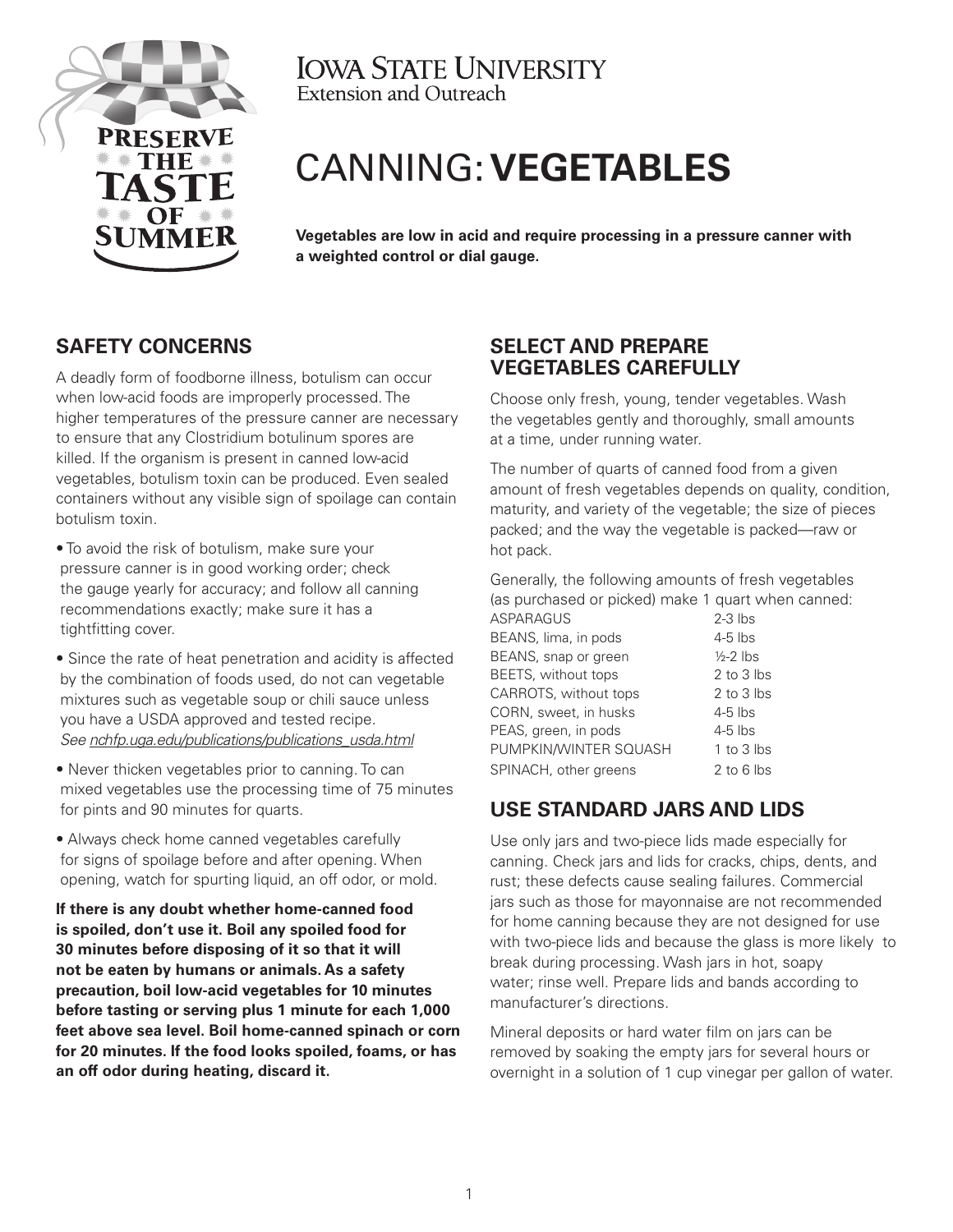# **FILL JARS AND ADJUST LIDS**

The hot-pack method is recommended for all low-acid food, including vegetables. Some vegetables may also be packed raw. See Table 1 for specific directions.

Most raw vegetables should be packed closely because they shrink during processing. Corn, lima beans, and peas absorb liquid and expand when processed so should be loosely packed. Vegetables packed hot should be at or near boiling temperature and should be packed loosely.

Use the hot cooking liquid and add boiling water, if needed, to fill the jar and cover the food for both raw and hot packed vegetables. If the vegetables at the top of the jar are not covered, they may darken.

Salt is not needed for preservation in canned products but can be added for flavor. Use 1 teaspoon per quart or ½ teaspoon per pint. The space between the packed food and liquid and the top of jar is called headspace. The amount of headspace required is given with details for canning each vegetable. Too much or too little headspace will affect jar seals.

Slide a non-metallic spatula between food and side of jar to remove any air bubbles. Wipe jar rims to remove food particles that might interfere with sealing. Adjust lids. Screw on the band fingertip tight.

### **PROCESS IN A PRESSURE CANNER**

Partially fill canner with 2 to 3 inches of water. Place jar rack and sealed jars in canner. Fasten lid. Heat on high. After steam exhausts for 10 minutes, add weighted gauge or close petcock. Allow canner to reach designated pressure. Start timing when designated pressure is reached or when the weighted gauge begins to jiggle or rock. Regulate heat to maintain a constant pressure.

Process for the time recommended in Table 3. Do not reduce the processing time.

When processing is complete, remove canner from the burner, if you are able to do so safely. Allow the canner to cool at room temperature until it is fully depressurized. This will take 30 to 60 minutes depending on the type of canner. Do not rush the cooling by setting the canner in water or by running cold water over the canner. Do not open the vent or lift the weight to quicken the reduction of pressure. When the pressure has dropped to zero, carefully open the petcock or remove the weighted gauge.

Wait 10 minutes, then slowly release and remove the canner lid.

### **REMOVE AND STORE JARS**

Take jars from canner and set upright on a rack or folded cloth away from drafts. Do not tighten the screw bands. Allow jars to cool undisturbed for 12 to 24 hours, then check for sealing failures. To test jar, press center of lid. If lid is down and will not move, jar is sealed. Remove screw bands carefully. Wash, dry, label, and store jars in a cool, dark place. If any jars have not sealed, place in refrigerator and use within two days. Vegetables can be reprocessed with fresh liquid, new lids, and clean jars, and the full processing time, but quality will be affected.

#### **CHECK ALTITUDE**

As altitude increases, water boils at a lower temperature (below 212° F). Lower temperatures are not as effective for destroying organisms. Therefore, when using a pressure canner, the pressure must be increased as altitude increases. Refer to the map below to check the altitude of your county, then follow the altitude adjustments in Table 2.





**Altitudes of Iowa Counties**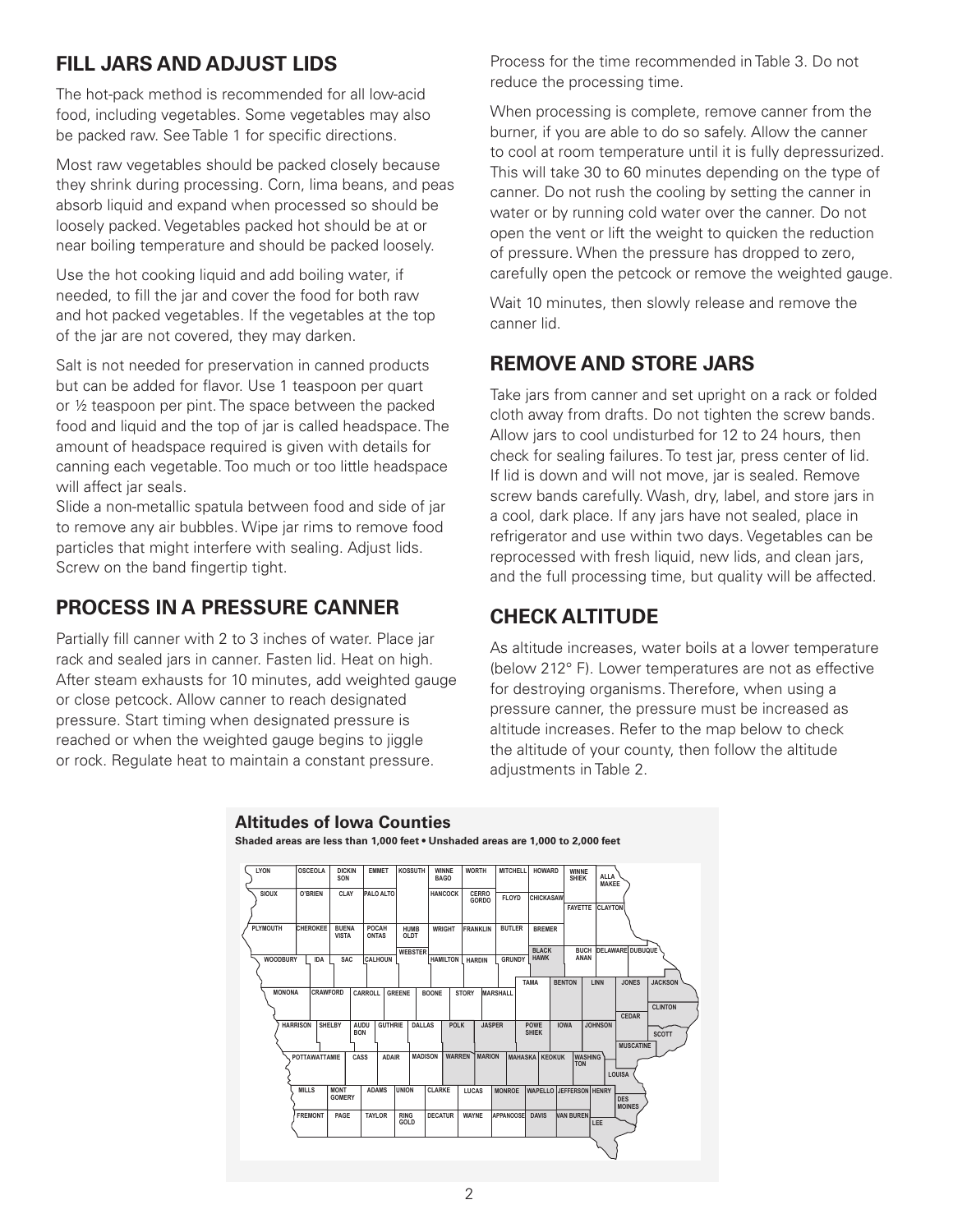#### **Table 1. Directions for Preparing and Packing Vegetables**

ŗ

| <b>VEGETABLE</b>                                               | <b>PACK</b> | <b>PREPARATION</b>                                                                                                                                                                                                                                                                                                                                                                                                                                                                                                                                                                                                                                                                                                                                                                              |  |  |  |  |
|----------------------------------------------------------------|-------------|-------------------------------------------------------------------------------------------------------------------------------------------------------------------------------------------------------------------------------------------------------------------------------------------------------------------------------------------------------------------------------------------------------------------------------------------------------------------------------------------------------------------------------------------------------------------------------------------------------------------------------------------------------------------------------------------------------------------------------------------------------------------------------------------------|--|--|--|--|
|                                                                | Raw         | Wash, trim, cut in 1-inch pieces. Pack tightly without crushing, leaving 1-inch headspace. Cover with boiling<br>water, maintaining 1-inch headspace.                                                                                                                                                                                                                                                                                                                                                                                                                                                                                                                                                                                                                                           |  |  |  |  |
| ASPARAGUS                                                      | Hot         | Wash, trim, cut in 1-inch pieces. Cover with boiling water. Boil 2 or 3 minutes. Loosely fill jars with hot<br>asparagus, leaving 1-inch headspace. Add salt. Cover with boiling liquid, maintaining 1-inch headspace.                                                                                                                                                                                                                                                                                                                                                                                                                                                                                                                                                                          |  |  |  |  |
| BEANS, lima                                                    | Raw         | Shell, sort, and wash beans. For small beans, allow 1-inch headspace for pints and 1½ inches for quarts.<br>For large beans, allow 1-inch headspace for pints and 1 <sup>1</sup> inches for quarts. Do not press or shake beans<br>down. Pack raw beans loosely into jars. Cover with boiling water, maintaining headspace.                                                                                                                                                                                                                                                                                                                                                                                                                                                                     |  |  |  |  |
|                                                                | Hot         | Shell, sort, and wash beans; cover with boiling water and bring to boil. Fill jars loosely, leaving 1-inch<br>headspace. Cover with boiling water, maintaining 1-inch headspace.                                                                                                                                                                                                                                                                                                                                                                                                                                                                                                                                                                                                                |  |  |  |  |
| BEANS, snap, green, wax, Italian                               | Raw         | Wash, trim, leave whole or cut in 1-inch pieces. Pack tightly, leaving 1-inch headspace. Cover with boiling<br>water, maintaining 1-inch headspace.                                                                                                                                                                                                                                                                                                                                                                                                                                                                                                                                                                                                                                             |  |  |  |  |
|                                                                | Hot         | Wash, trim, leave whole or cut in 1-inch pieces. Cover with boiling water; boil 5 minutes. Pack hot beans<br>loosely, leaving 1-inch headspace. Cover with boiling hot cooking liquid, maintaining 1-inch headspace.                                                                                                                                                                                                                                                                                                                                                                                                                                                                                                                                                                            |  |  |  |  |
| <b>BEETS</b>                                                   | Hot         | Cut off tops; leave 1-inch of stem. Leave roots to minimize color loss. Wash beets. Cover with boiling water.<br>Boil until skins slip off easily (15 to 25 minutes). Cool, remove skins, and trim off stems and roots. Discard<br>cooking liquid. Leave small beets whole; cut larger beets in 1/2-inch cubes or slices. Halve or quarter larger<br>slices. Pack hot beets in jars, leaving 1-inch headspace. Cover with fresh boiling water, maintaining 1-inch<br>headspace.                                                                                                                                                                                                                                                                                                                 |  |  |  |  |
| <b>CARROTS</b>                                                 | Raw         | Wash, peel, and rewash carrots. Slice or dice. Baby carrots can be left whole. Pack tightly, leaving 1-inch<br>headspace. Cover with boiling water, maintaining 1-inch headspace.                                                                                                                                                                                                                                                                                                                                                                                                                                                                                                                                                                                                               |  |  |  |  |
|                                                                | Hot         | Wash, peel, and rewash carrots. Cover with boiling water; bring to boil and simmer 5 minutes. Fill jars, leaving<br>1-inch headspace. Cover with boiling cooking liquid, maintaining 1-inch headspace.                                                                                                                                                                                                                                                                                                                                                                                                                                                                                                                                                                                          |  |  |  |  |
| CORN, cream style                                              | Hot         | Husk, remove silk, wash ears. Cut corn from cob at center of kernel; scrape cobs. To each 4 cups of corn and<br>scrapings in saucepan add 2 cups boiling water. Heat to boiling. Use pint jars only; fill with hot corn mixture,<br>leaving 1-inch headspace. Do not shake or press down. Cover with fresh boiling water, maintaining 1-inch<br>headspace.                                                                                                                                                                                                                                                                                                                                                                                                                                      |  |  |  |  |
| CORN, whole kernel                                             | Raw         | Husk, remove silk, wash ears. Blanch 3 minutes in boiling water. Cut from cob about 34 depth of kernel.<br>Do not scrape cob. Pack corn in jars, leaving 1-inch headspace. Do not shake or press down. Add fresh boiling<br>water, leaving 1-inch headspace.                                                                                                                                                                                                                                                                                                                                                                                                                                                                                                                                    |  |  |  |  |
|                                                                | Hot         | Husk, remove silk, wash ears. Blanch 3 minutes in boiling water. Cut from cob about 34 the depth of kernel.<br>Do not scrape cob. To each 4 cups of corn in a saucepan add 1 cup hot water. Heat to boiling and simmer<br>5 minutes. Fill jars with corn, leaving 1-inch headspace. Cover with cooking liquid or fresh boiling water,<br>maintaining 1-inch headspace.                                                                                                                                                                                                                                                                                                                                                                                                                          |  |  |  |  |
| GREENS, beet, Swiss chard, spinach                             | Hot         | Can only freshly picked, tender greens. Wash thoroughly, remove tough stems (beet, Swiss and midribs.<br>Place 1 pound greens in blancher or cheesecloth bag, steam 3 to chard, spinach) 5 minutes or until well<br>wilted. Pack hot greens loosely, leaving 1-inch headspace. Cover with boiling water, maintaining 1-inch<br>headspace.                                                                                                                                                                                                                                                                                                                                                                                                                                                       |  |  |  |  |
|                                                                | Raw         | Shell and wash peas. Fill jars with raw peas, leaving 1-inch headspace. Do not shake or press down. Cover<br>with boiling water, maintaining 1-inch headspace.                                                                                                                                                                                                                                                                                                                                                                                                                                                                                                                                                                                                                                  |  |  |  |  |
| PEAS, fresh green                                              | Hot         | Shell and wash peas. Cover with boiling water. Bring to boil and boil for 2 minutes. Pack hot peas loosely,<br>leaving 1-inch headspace. Cover with boiling water, maintaining 1-inch headspace.                                                                                                                                                                                                                                                                                                                                                                                                                                                                                                                                                                                                |  |  |  |  |
| PEAS, sugar snap, Chinese editable pods                        |             | Do not can; freezing gives better quality.                                                                                                                                                                                                                                                                                                                                                                                                                                                                                                                                                                                                                                                                                                                                                      |  |  |  |  |
| PEPPERS, hot or sweet                                          | Hot         | Select firm yellow, green, or red peppers. Do not use soft or diseased peppers. If you are using hot peppers,<br>wear plastic gloves while handling them or wash hands thoroughly with soap and water before touching your<br>face. Small peppers may be left whole. Large peppers may be quartered. Remove cores and seeds. Slash two<br>to four slits in each pepper and either blanch in boiling water or blister skins by placing the peppers in a hot<br>oven (400° F) or broiler for 6 to 8 minutes. Allow peppers to cool. Place in a pan and cover with a damp cloth<br>to make peeling the peppers easier. After several minutes, peel each pepper. Flatten whole peppers. Fill pint<br>or half-pint jars loosely with peppers. Add fresh boiling water, maintaining 1-inch headspace. |  |  |  |  |
| <b>POTATOES</b>                                                | Hot         | Wash and peel potatoes. Dip potatoes into solution of 1/2 teaspoon ascorbic acid per quart of water to prevent<br>darkening. Drain. Place potatoes in saucepan. Cook small, whole potatoes (1- to 2½-inches in diameter) in white<br>boiling water for 10 minutes. Larger potatoes can be cut into 1/2-inch cubes and cooked for 2 minutes in boiling<br>water. Drain and pack hot, leaving 1-inch headspace. Cover with fresh boiling water, maintaining 1-inch headspace.                                                                                                                                                                                                                                                                                                                     |  |  |  |  |
| <b>PUMPKIN</b>                                                 | Hot         | Wash, remove seeds, cut into 1-inch wide slices and pare. Cut flesh into 1-inch cubes and place in saucepan.<br>Add enough water to prevent scorching and boil 2 minutes. DO NOT MASH OR PUREE. Fill jars with cubes<br>and cooking liquid, leaving 1-inch headspace.                                                                                                                                                                                                                                                                                                                                                                                                                                                                                                                           |  |  |  |  |
| <b>SWEET POTATOES</b>                                          | Hot         | Wash potatoes and boil or steam until partially soft (15 to 20 minutes). Remove skins. Cut potatoes, if<br>necessary, so pieces are uniform in size. DO NOT MASH OR PUREE. Fill jars, leaving 1-inch headspace.<br>Cover with fresh boiling water or boiling sugar syrup (1/2 to 1 cup sugar per quart of water heated until sugar<br>dissolves), maintaining 1-inch headspace.                                                                                                                                                                                                                                                                                                                                                                                                                 |  |  |  |  |
| WINTER SQUASH, Acorn, Banana,<br>Buttercup, Butternut, Hubbard | Hot         | Prepare and process according to instructions for pumpkin. NOTE: Spaghetti squash should not be canned<br>because its flesh does not stay cubed during heating.<br>3                                                                                                                                                                                                                                                                                                                                                                                                                                                                                                                                                                                                                            |  |  |  |  |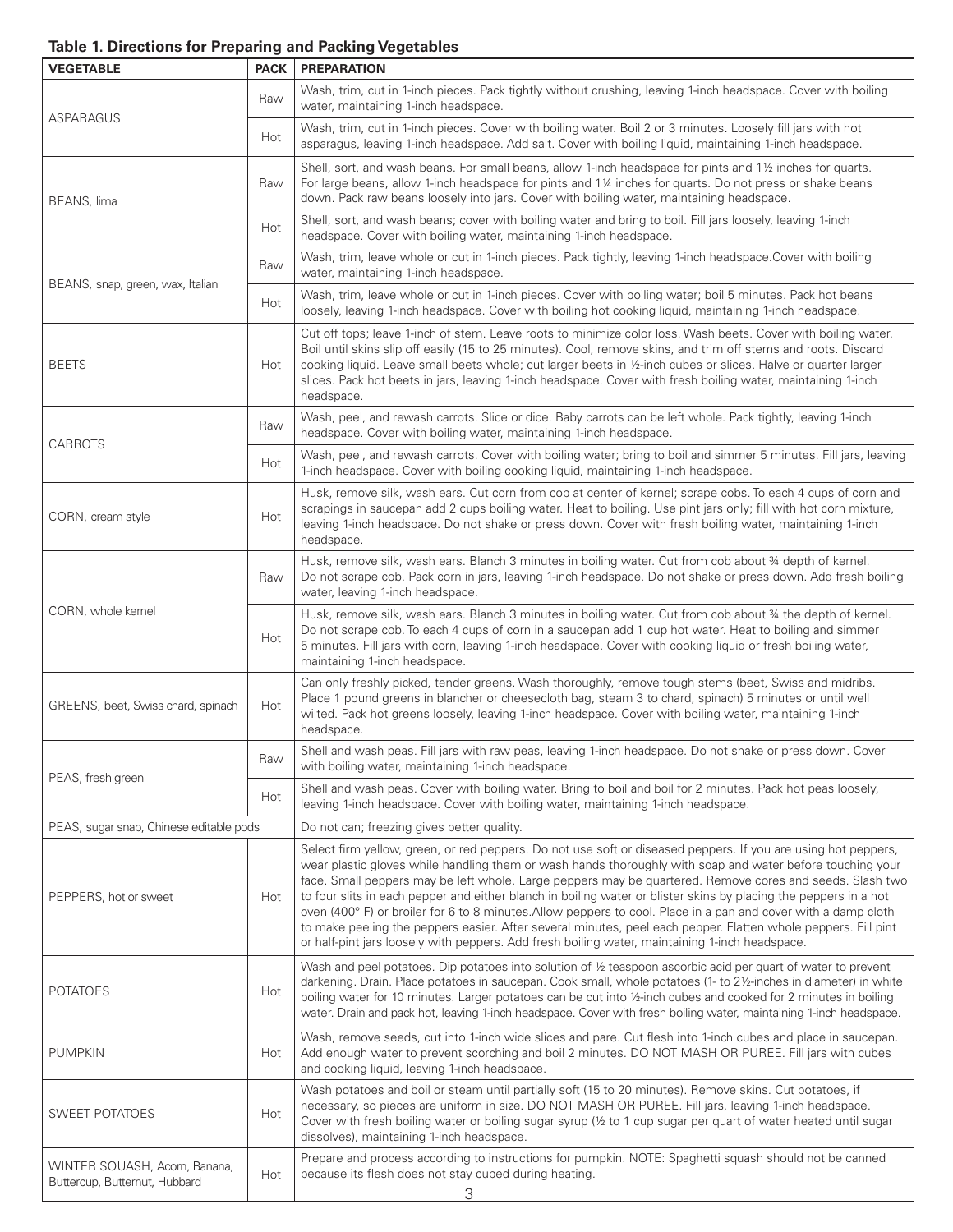#### **Table 2. Typical Vegetable Canning Problems**

If there is any doubt whether canned food is spoiled, don't use it. Burn any spoiled food or dispose of it so that it will not be eaten by humans or animals.

| <b>CONDITION</b>                                                                                                   | <b>CAUSES</b>                                                                                                                                                                                                                                                         | <b>PREVENTION</b>                                                                                                                                                                                                                                                                                                                                                                                            |
|--------------------------------------------------------------------------------------------------------------------|-----------------------------------------------------------------------------------------------------------------------------------------------------------------------------------------------------------------------------------------------------------------------|--------------------------------------------------------------------------------------------------------------------------------------------------------------------------------------------------------------------------------------------------------------------------------------------------------------------------------------------------------------------------------------------------------------|
| Food darkens at top of jar                                                                                         | 1. Liquid did not cover food.<br>2. Food not processed long enough to destroy enzymes.<br>3. Air was sealed in the jars either because headspace was<br>too large or air bubbles were not removed.                                                                    | 1. Cover food with liquid before capping jars.<br>2. Process each food by recommended method<br>and for correct time.<br>3. Use specified amount of headspace.<br>Remove air bubbles with a non-metal spatula.                                                                                                                                                                                               |
| Black spots on underside of<br>metal lid (may denote spoilage)                                                     | 1. Natural compounds in some foods cause a black or brown<br>deposit on the underside of the lid. This deposit does not<br>mean the food is unsafe to eat.<br>2. If jar has been sealed and then comes open, spoilage is<br>evident. Do not use.                      | 1. None<br>2. Use recommended processing<br>and times; wipe jar rim before capping.                                                                                                                                                                                                                                                                                                                          |
| Cloudy liquid<br>(may denote spoilage)                                                                             | 1. Spoilage (do not use).<br>2. Minerals in hard water.<br>3. Starch in vegetables.<br>4. Fillers in table salt.                                                                                                                                                      | 1. Process each food by recommended method<br>and for recommended time.<br>2. Use soft water.<br>3. Select products at desirable stage of maturity.<br>Do not use over-mature vegetables.<br>4. Use a pure, refined canning salt.                                                                                                                                                                            |
| Loss of liquid during processing<br>(Food may darken but will not<br>spoil. Do not open jars to<br>replace liquid) | 1. Improper seal for closure<br>2. Jars packed too tightly or too full.<br>3. Air bubbles not removed before capping the jar.<br>4. Pressure canner not operating correctly; pressure fluctuating<br>5. Pressure lowered suddenly.<br>6. Starchy foods absorb liquid. | 1. Follow manufacturer instructions for the lids<br>2. Pack food more loosely.<br>Leave recommended headspace.<br>3. Remove air bubbles by running non-metal<br>spatula between food and jar.<br>4. Pressure should not fluctuate during<br>canning process. Keep heat constant during<br>processing time.<br>5. Allow pressure to drop to zero naturally;<br>wait 2 minutes before opening lid.<br>6. None. |
| Jar seals, then comes open.<br>Spoilage evident (do not use)                                                       | 1. Underprocessed.<br>2. Particles of food left on the sealing surface.<br>3. Hairline crack in jar.                                                                                                                                                                  | 1. Process each food by recommended method<br>and for specified time.<br>2. Wipe rim and threads of jar with clean,<br>damp cloth before capping.<br>3. Check jars prior to packing; discard ones<br>unsuitable for canning.                                                                                                                                                                                 |
| Jars of food fail to seal                                                                                          | 1. Failure to follow instructions for using jar and lid.<br>2. Lifting jars by tops or inverting while hot<br>3. Sealing compound defective.<br>4. Edge of lid or rim of jar bent or chipped.<br>5. Food particles on jar rim.                                        | 1. Carefully follow instructions.<br>2. Use jar lifter for removing jars from canner,<br>gripping below lid. Leave in upright position.<br>3. Use new lids.<br>4. Check lids and jars prior to use.<br>5. Wipe jar edge before putting on lid.                                                                                                                                                               |
| Jars break                                                                                                         | 1. Hairline crack in jar.<br>2. Rack not used in bottom of canner.<br>3. Screw bands applied too tightly so air could not escape<br>during processing.                                                                                                                | 1. Check jars prior to processing. Be careful when<br>packaging and processing jars.<br>2. Use rack and recommend amount of water.<br>3. Apply screw bands more loosely.                                                                                                                                                                                                                                     |
| Corn is brown                                                                                                      | 1. Minerals in water.<br>2. Jars were processed at too high a temperature.                                                                                                                                                                                            | 1. Use soft water.<br>2. Keep pressure in canner at recommended<br>pounds; gauge may be faulty and should<br>be checked.                                                                                                                                                                                                                                                                                     |
| Green vegetables<br>losing their bright color                                                                      | 1. Heat breaks down chlorophyll, the green pigment in plants.<br>2. Vegetables were too mature for canning.                                                                                                                                                           | 1. None.<br>2. Select young, tender vegetables.                                                                                                                                                                                                                                                                                                                                                              |
| Yellow crystals<br>on canned green vegetables                                                                      | Glucoside, a harmless substance, naturally present in vegetables.                                                                                                                                                                                                     | None.                                                                                                                                                                                                                                                                                                                                                                                                        |
| White crystals in canned spinach                                                                                   | Calcium and oxalic acid in spinach combine to form harmless<br>calcium oxalate.                                                                                                                                                                                       | None.                                                                                                                                                                                                                                                                                                                                                                                                        |
| White sediment in bottom<br>of jars of vegetables (may<br>denote spoilage)                                         | 1. Starch from the food.<br>2. Minerals in hard water.<br>3. Bacterial spoilage—liquid is usually murky, food soft.<br>Do not use.                                                                                                                                    | 1. Select products at desirable stage of maturity.<br>Do not use over-mature vegetables.<br>2. Use soft water<br>3. Process each food by recommended method<br>and for specified time.                                                                                                                                                                                                                       |